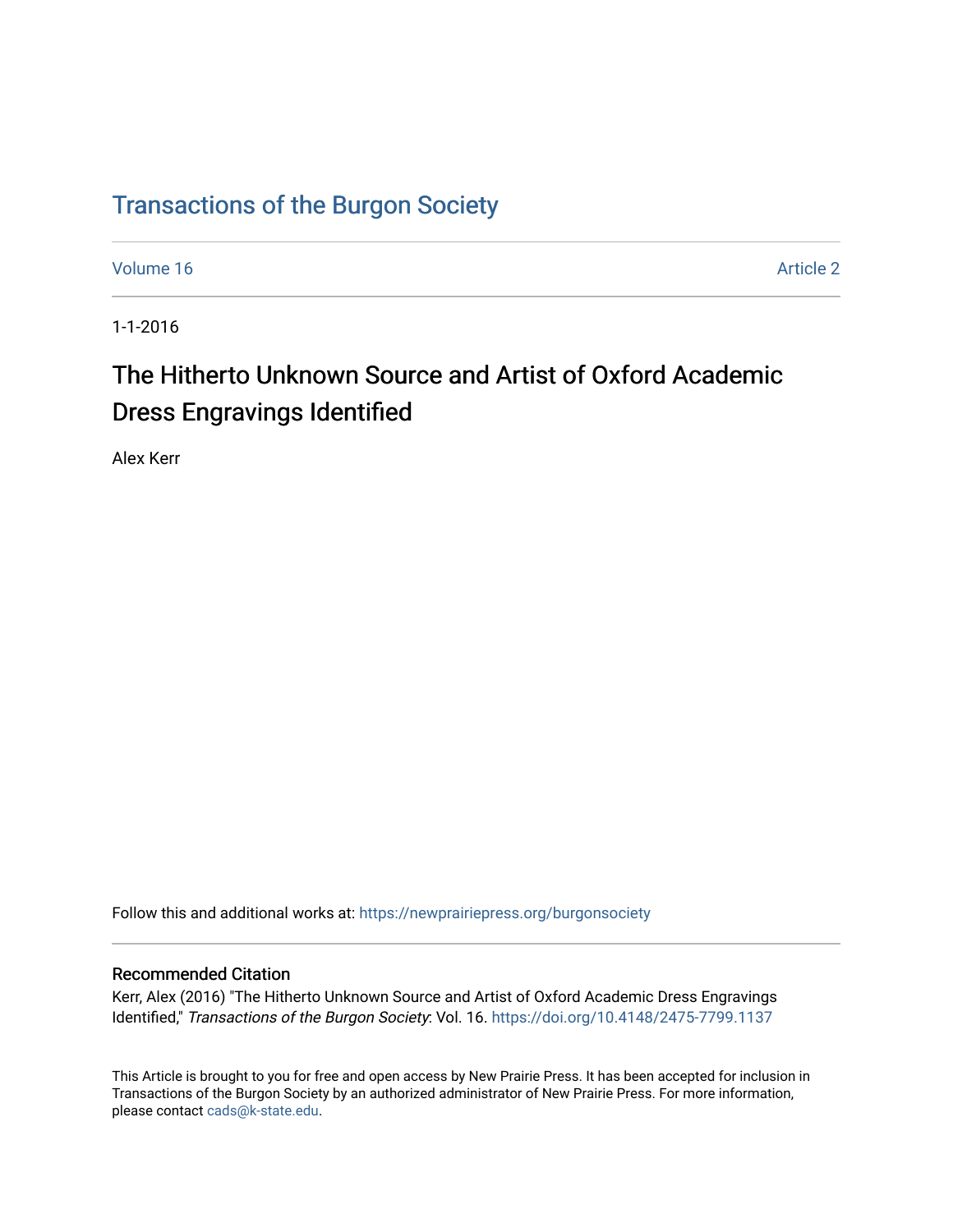### **The Hitherto Unknown Source and Artist of Oxford Academic Dress Engravings Identified**

### A lawsuit in 1808 leads to evidence of the artist who created unpublished drawings intended for a lavish picture book, *Alex Kerr writes*

In the early 1990s I came across several prints from a previously unknown set of engravings illustrating Oxford academic dress. They depicted a DD, an MA, a determining BA n the early 1990s I came across several prints from a previously unknown set of engravin a hood with an extra lambskin binding ('wool fells'), a proctor, an esquire bedel and a yeoman bedel. I thought that they had probably been drawn and engraved about 1810 and were proofs before letters, that is trial 'pulls' before the titles and names of artist and en-

### Primary Source

*Wherein a Fellow's expertise and the outside world meet* graver were added to the printing plates. I described them in an article in the *Burgon Society Annual* for 2004.1 The publication for which they were intended and the artist's identity have now come to light.

In March 2014 Philip Marston, Manager of Sanders, the Oxford print dealers, showed me an unidentified engraving discovered in their stock. It was of an Oxford BA in his ordinary hood and I recognized it

as another costume plate from the set (Fig. 1). The hood is extremely slender, which was the fashion at the time. The wearer seems to have hitched up the left sleeve and side of his gown, so revealing a well-turned calf! Like the others, this image does not copy or echo earlier images and, not surprisingly, it does not seem to have been the model for later ones.

A month later, Philip Marston found a loose, untrimmed sheet bearing the images of the yeoman and esquire bedels engraved side by side on one plate.2 The sheet had been kept with, and had the same dimensions as, copies of the only two parts actually issued of an ambitious large-format work intended for publication in twenty-five monthly parts. Its long title was *Oxford Delineated; or, A Graphic and Descriptive Tour of the University of Oxford, Comprehending General Picturesque Views, Correct Representations of All the Principal Public Buildings, with Their History and Present State, and the Academic Costume*. It was the work of John Claude Nattes (*c*. 1765–1839) in collaboration with Augustus Charles Pugin (1762–1832) and the first two parts were published in 1805 by James Cundee's Albion Press in London. No plates of academic dress were published in these two parts, but the last phrase of the title shows that it had been planned to include some later. Indeed, the prospectus, reprinted as preamble on the front cover of each, includes the statement: 'The costume, or academic dress, will be faithfully drawn ... .'3 The project was

<sup>1</sup> 'Unrecorded Engravings of Oxford Academic Dress from the Early Nineteenth Century', *Burgon Society Annual*, 2004, pp. 44–48. The article includes images of the plates except the determining BA, which was not available and cannot now be traced.

<sup>2</sup> The prints already known must have been cut from sheets similarly bearing two images. The fact that no vertical edge of the plate-mark can be seen on either the left or the right is evidence of this.

<sup>3</sup> *Proposals for Publishing by Subscription 'A Graphic and Descriptive Tour* [&c]*'* [1805], copy in Oxford, Bodleian Library, G.A. Oxon. b. 111 (113).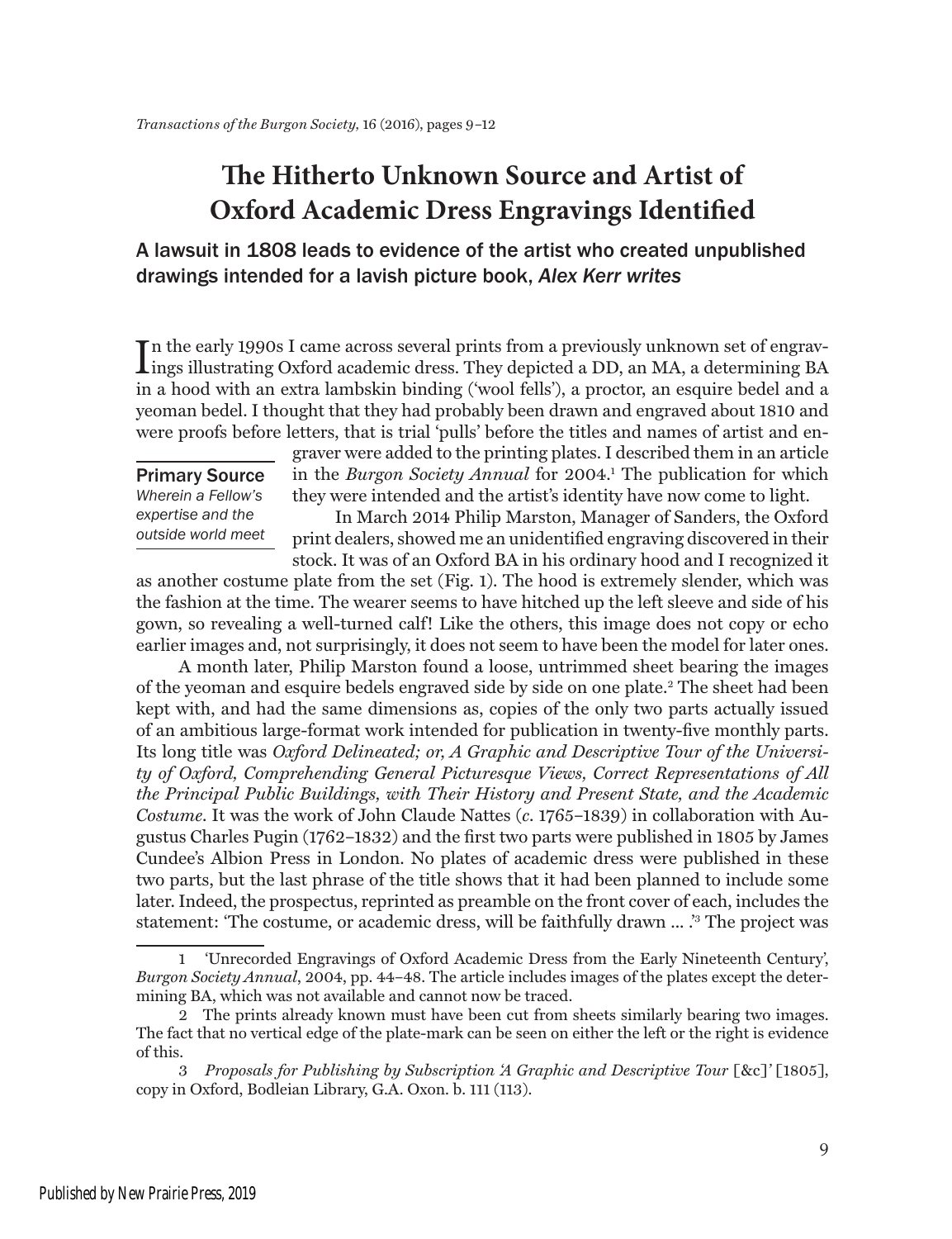a commercial failure and no more parts were issued. However, James Cundee kept plates that had been prepared in expectation of the continued publication of the work and in the next few years he had impressions of the views taken from them to sell as loose prints. Some of these had titles, some the names of artist and engraver, some an imprint and date. He reissued them in about 1833 as a collection of fourteen plates, without letterpress but with a title page giving the short title *A Graphic and Descriptive Tour of the University of Oxford &c*. 4 Until now, nobody appears to have been aware that plates of academic dress had also been engraved and some proofs before letters had been made from them.

Further evidence has been found more recently in an album owned by the antiquarian book dealer Peter Hill. It includes all but one of the topographical plates printed by Cundee after the collapse of Nattes's project. In addition there are three sheets each of which bears two of the academic dress images: one of the proctor and the DD (Fig. 2);<sup>5</sup> a second of the BA in his ordinary hood and the MA; and a third of the yeoman and esquire bedels. Unlike the views, none of them has lettering. A nineteenth-century handwritten table of contents at the front lists the views and ends with 'Six Costumes, in 3 plates'; clearly the views and costumes were together when the album was made up. Other, unrelated items have been added to the album later, which do not appear in this table of contents. The engraving of the determining BA, which I saw back in the 1990s, is not present, but doubtless will have been similarly printed alongside one of the dress for another degree.

The views were drawn by Nattes and Pugin, but neither is known for portraits or figures like the ones in these costume engravings. It seemed that another artist had been brought in to make the drawings from which these plates were engraved. I have now discovered evidence of that artist's identity.

In 1808 Cundee sued Nattes and Pugin in the court of Chancery for breach of contract.6 In his answer to the complaint, Nattes counterclaims for work done and his expenses following the failure of the Oxford venture. The accompanying schedule lists amounts he is claiming for several of his drawings, in each case preceded by a separate cost for engraving. The original agreement of 1805, which Cundee had quoted in full in his bill of complaint, stipulated that the drawings were to be executed solely by Nattes and Pugin and that they were to have engravings prepared from them. It also set the payment they were to receive for each drawing and each engraving. The last item in Nattes's schedule, however, is: 'Paid Mr. Green for Costume—4 Drawings at £2:2s. each …', with no mention of engraving. I cannot explain the reference to only four drawings when we know of seven that were engraved. Nattes must be referring here to James Green (1771–1834), a well-regarded watercolour portrait painter, who had been a witness to the parties' signatures in the original agreement. Green belonged with several other notable artists to the same informal sketching club as Nattes, meeting weekly in the winter months from about 1800 to

<sup>4</sup> J. R. Abbey, *Scenery of Great Britain and Ireland in Aquatint and Lithography, 1770–1860, from the Library of J. R. Abbey: A Bibliographical Catalogue* (London: Curwen Press, 1952), nos 274, 275; Brian Kentish, *A Catalogue of Illustrated Books on Oxford and Oxfordshire Published between 1675 and 1900* (Longworth, Oxon.: the author, 2000), nos 59–61. Also listed in E. H. Cordeaux and D. H. Merry, *Bibliography of Printed Works Relating to the University of Oxford* (Oxford: Clarendon Press, 1968), no. 305.

<sup>5</sup> The example of the proctor that I published in 2004 shows two additional figures in cap and gown; it is now clear that these were drawn in later and were not part of the original plate.

<sup>6</sup> Kew, National Archives, C 13/2087/35, *Cundee v. Pugin* (Bill and two answers).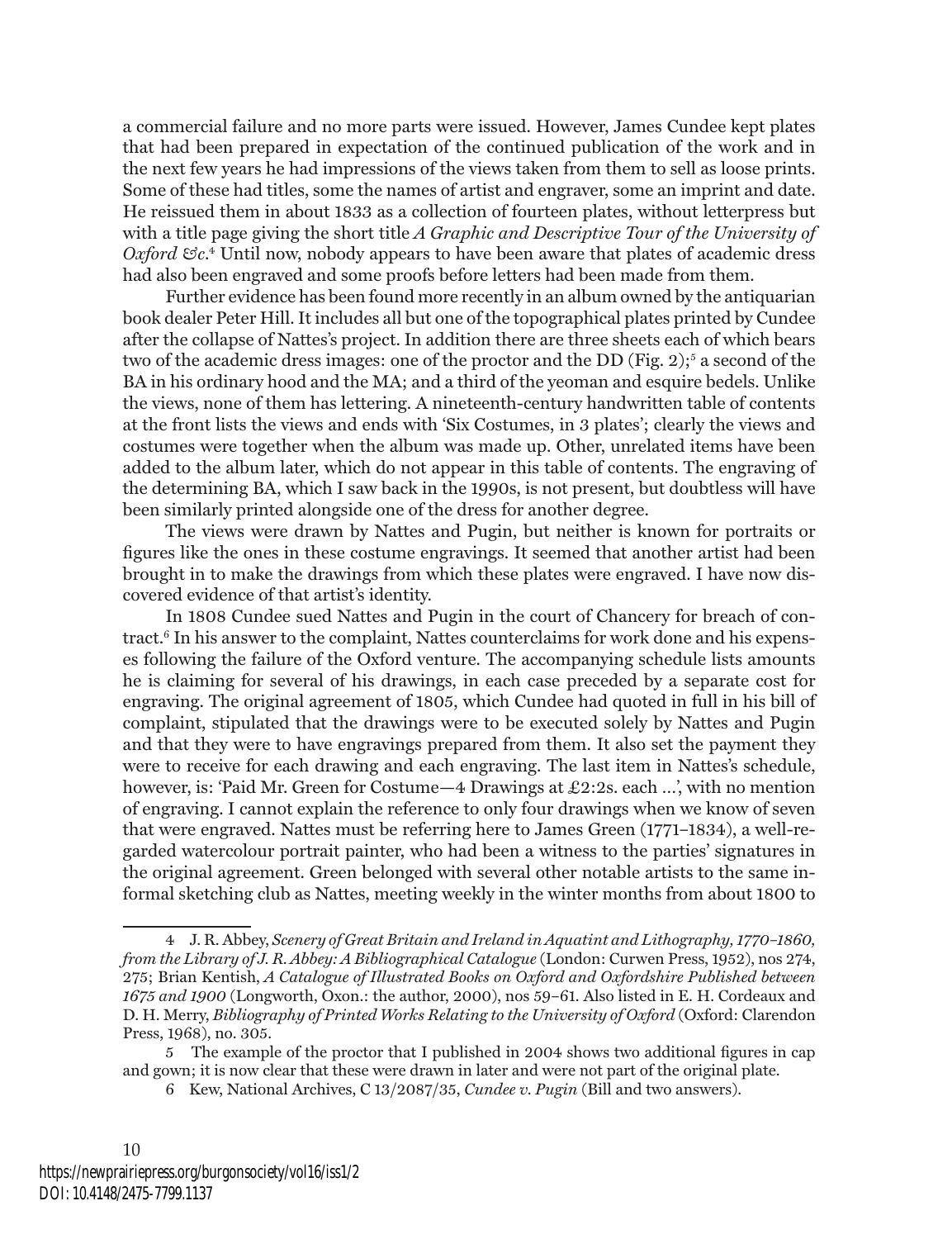

FIG. 1 BA in his ordinary hood.



FIG. 2 Proctor and DD.